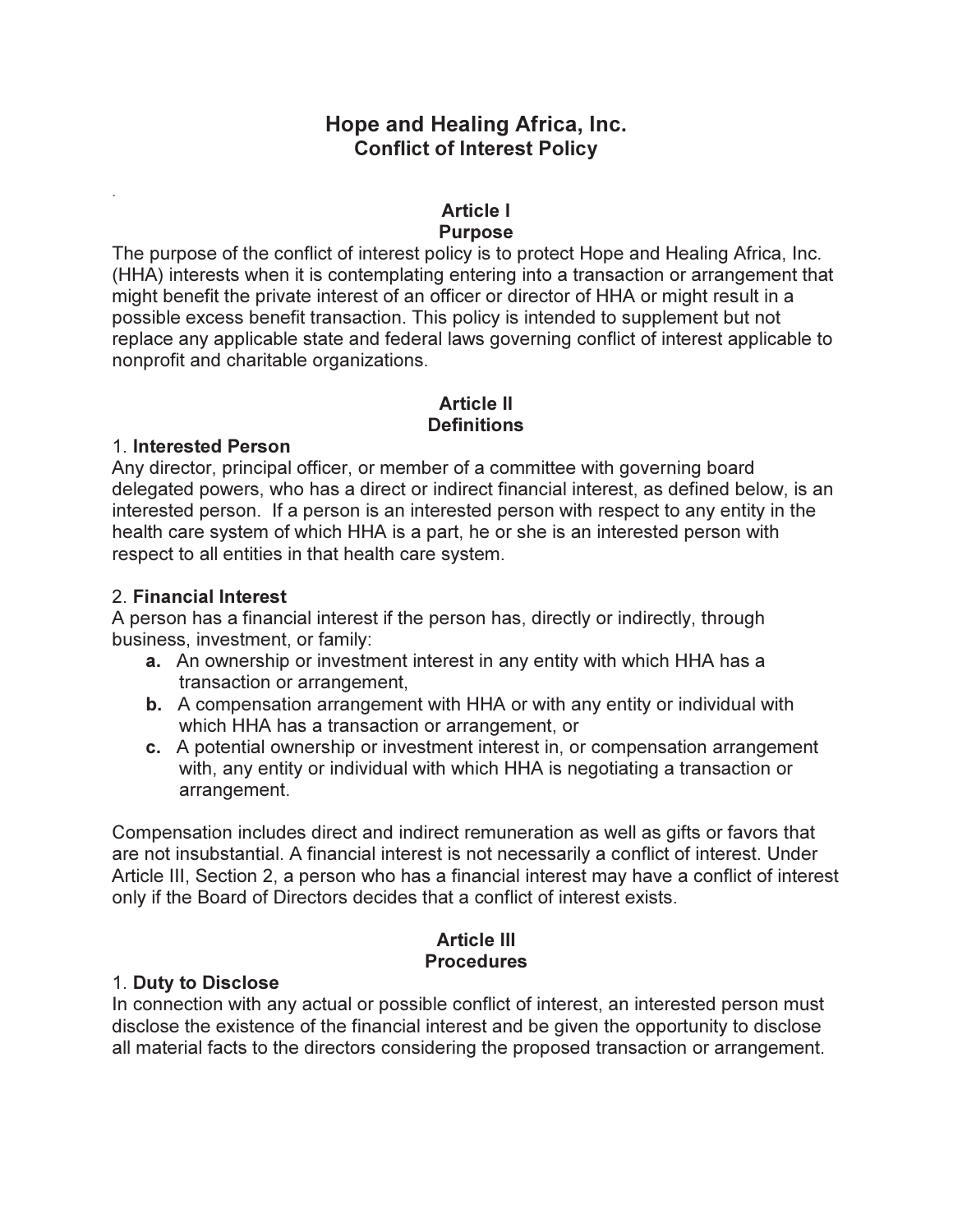### 2. Determining Whether a Conflict of Interest Exists

After disclosure of the financial interest and all material facts, and after any discussion with the interested person, he/she shall leave the board meeting while the determination of a conflict of interest is discussed and voted upon. The remaining board members shall decide if a conflict of interest exists.

#### 3. Procedures for Addressing the Conflict of Interest

- a. An interested person may make a presentation at the board meeting, but after the presentation, he/she shall leave the meeting during the discussion of, and the vote on, the transaction or arrangement involving the possible conflict of interest.
- b. The chairperson of the Board of Directors shall, if appropriate, appoint a disinterested person or committee to investigate alternatives to the proposed transaction or arrangement.
- c. After exercising due diligence, the board shall determine whether HHA can obtain with reasonable efforts a more advantageous transaction or arrangement from a person or entity that would not give rise to a conflict of interest.
- d. If a more advantageous transaction or arrangement is not reasonably possible under circumstances not producing a conflict of interest, the Board of Directors shall determine by a majority vote of the disinterested directors whether the transaction or arrangement is in HHA's best interest, for its own benefit, and whether it is fair and reasonable. In conformity with the above determination it shall make its decision as to whether to enter into the transaction or arrangement.

### 4. Violations of the Conflicts of Interest Policy

- a. If the Board of Directors has reasonable cause to believe a member has failed to disclose actual or possible conflicts of interest, it shall inform the member of the basis for such belief and afford the member an opportunity to explain the alleged failure to disclose.
- b. If, after hearing the member's response and after making further investigation as warranted by the circumstances, the board determines the member has failed to disclose an actual or possible conflict of interest, it shall take appropriate disciplinary and corrective action.

### Article IV Records of Proceedings

The minutes of the Board of Directors shall contain:

- a. The names of the persons who disclosed or otherwise were found to have a financial interest in connection with an actual or possible conflict of interest, the nature of the financial interest, any action taken to determine whether a conflict of interest was present, and the governing board's or committee's decision as to whether a conflict of interest in fact existed.
- b. The names of the persons who were present for discussions and votes relating to the transaction or arrangement, the content of the discussion, including any alternatives to the proposed transaction or arrangement, and a record of any votes taken in connection with the proceedings.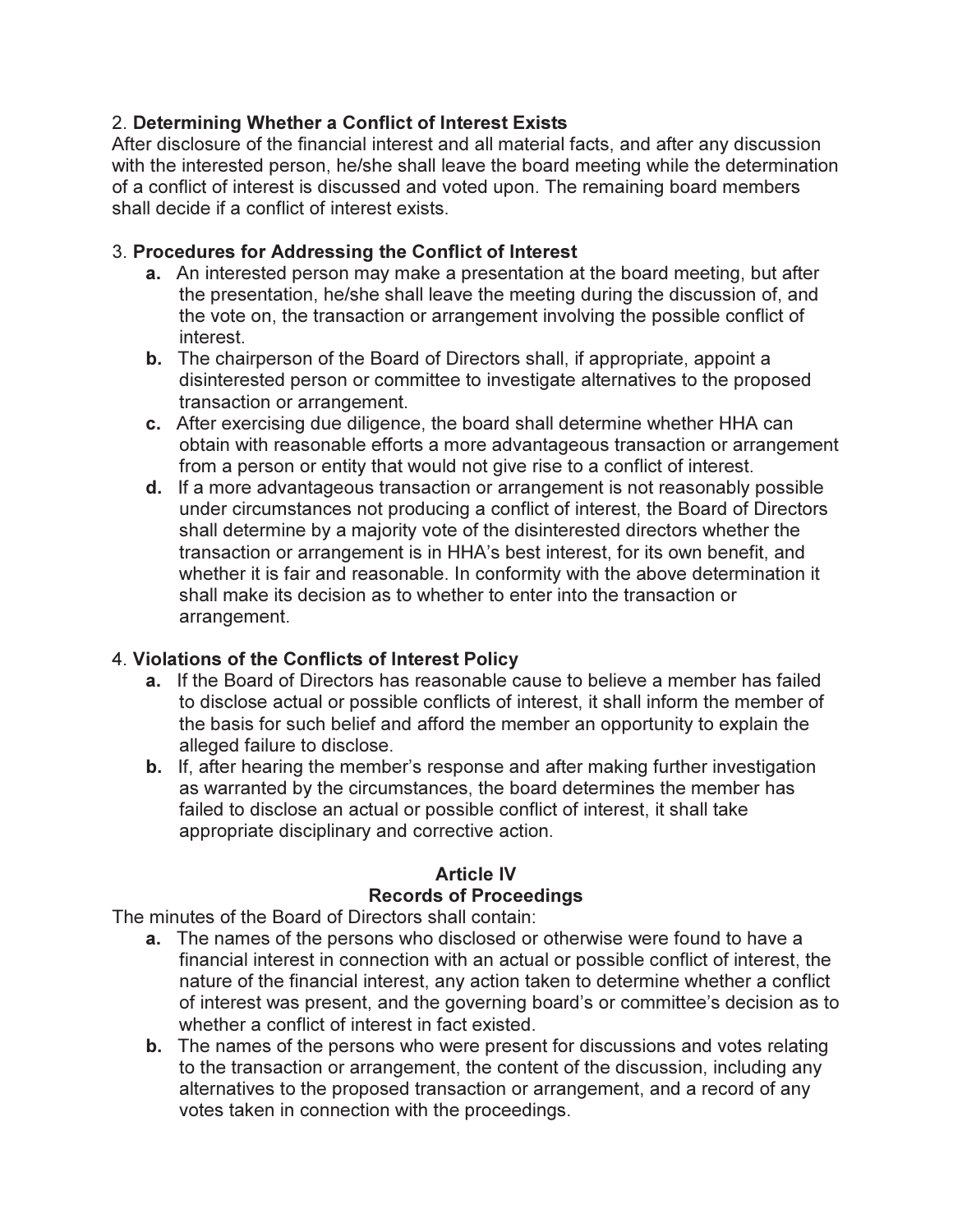## Article V Compensation

- a. A voting member of the Board of Directors who receives compensation, directly or indirectly, from HHA for services is precluded from voting on matters pertaining to that member's compensation.
- b. No voting member of the Board of Directors who receives compensation, directly or indirectly, from HHA, either individually or collectively, is prohibited from providing information to the Board regarding compensation.
- c. Physicians who are members of the Board of Directors and who receive compensation from the Organization, whether directly or indirectly or as employees or independent contractors, shall be treated in accordance with provisions of subparagraph a and b of this Article V. No physician, either individually or collectively, is prohibited from providing information to the Board of Directors regarding physician compensation.

# Article VI

### Annual Statements

Each director, principal officer and member of the Board of Directors shall annually sign a statement which affirms such person:

- a. Has received a copy of the conflicts of interest policy,
- b. Has read and understands the policy,
- c. Has agreed to comply with the policy, and
- d. Understands that HHA is charitable and in order to maintain its federal tax exemption it must engage primarily in activities which accomplish one or more of its tax-exempt purposes.

### Article VII Periodic Reviews

To ensure that HHA operates in a manner consistent with charitable purposes and does not engage in activities that could jeopardize its tax-exempt status, periodic reviews shall be conducted. The periodic reviews shall, at a minimum, include the following subjects:

- a. Whether compensation arrangements and benefits are reasonable, based on competent survey information, and the result of arm's length bargaining.
- b. Whether partnerships, joint ventures, and arrangements with management organizations conform to HHA's written policies, are properly recorded, reflect reasonable investment or payments for goods and services, further charitable purposes and do not result in inurement, impermissible private benefit or in an excess benefit transaction.

#### Article VIII Use of Outside Experts

When conducting the periodic reviews as provided for in Article VII, HHA may, but need not, use outside advisors. If outside experts are used, their use shall not relieve the Board of Directors of its responsibility for ensuring periodic reviews are conducted.